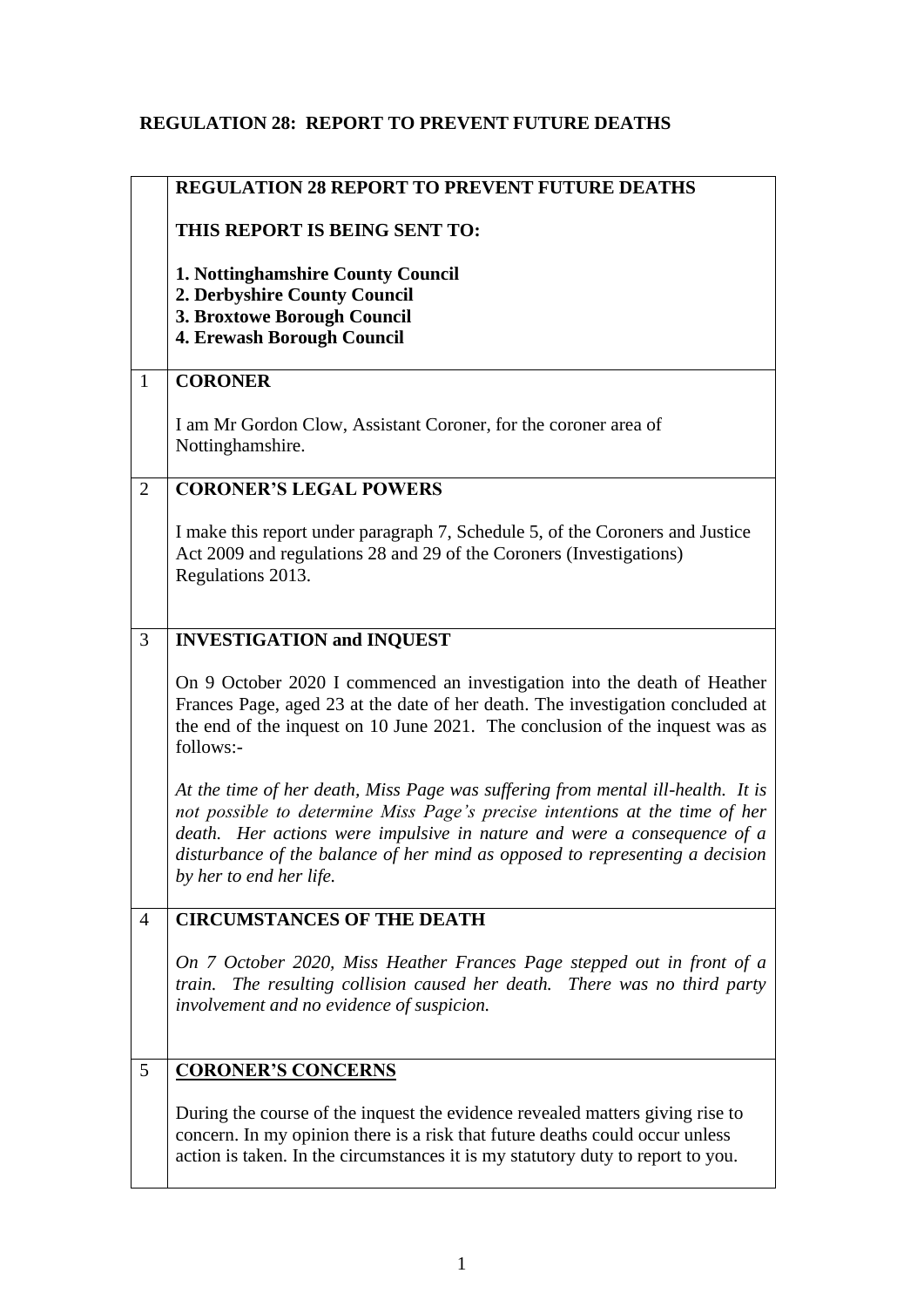|                | The <b>MATTERS OF CONCERN</b> are as follows. -                                                                                                                                                                                                                                                                                                                                                                                                                                                                                                                                                                                                                                                                                                                          |
|----------------|--------------------------------------------------------------------------------------------------------------------------------------------------------------------------------------------------------------------------------------------------------------------------------------------------------------------------------------------------------------------------------------------------------------------------------------------------------------------------------------------------------------------------------------------------------------------------------------------------------------------------------------------------------------------------------------------------------------------------------------------------------------------------|
|                | Evidence was heard regarding the section of track adjacent to the<br>Attenborough Nature Reserve. I noted the following issues of concern in<br>relation to this section of track:-<br>(1) There are a number of pedestrian crossings along this short stretch of track<br>which involve pedestrians having to walk on the tracks to cross to the other<br>side.<br>(2) There has been a high number of fatalities along this short section of track<br>(seven in as many years).<br>(3) The nature of that section of track is such that it increases the risks of<br>completed suicide due to the ease of access at multiple points and its proximity<br>to a very popular beauty spot.<br>(4) Efforts by Network Rail to reduce / rationalise the number of crossings |
|                | along that stretch have failed due, in part, to opposition from the relevant local<br>authorities.<br>(5) Support or opposition from local authorities and councils will respectively<br>increase or reduce the prospects of the risks inherent in that stretch of track<br>being reduced. In the absence of support from local authorities and councils,<br>Network Rail will be less likely to make an application to close or rationalise<br>crossings along this section of track, given the known opposition from some<br>persons living near, or using, the crossings. If an application is made, it will<br>be less likely to be granted in the absence of support from the relevant local<br>authorities and councils.                                           |
| 6              | <b>ACTION SHOULD BE TAKEN</b>                                                                                                                                                                                                                                                                                                                                                                                                                                                                                                                                                                                                                                                                                                                                            |
|                | In my opinion action should be taken to prevent future deaths and I believe<br>your organisation has the power to take such action.                                                                                                                                                                                                                                                                                                                                                                                                                                                                                                                                                                                                                                      |
| $\overline{7}$ | <b>YOUR RESPONSE</b>                                                                                                                                                                                                                                                                                                                                                                                                                                                                                                                                                                                                                                                                                                                                                     |
|                | You are under a duty to respond to this report within 56 days of the date of this<br>report, namely by 19 August 2021. I, the coroner, may extend the period.                                                                                                                                                                                                                                                                                                                                                                                                                                                                                                                                                                                                            |
|                | Your response must contain details of action taken or proposed to be taken,<br>setting the timetable for action. Otherwise you must explain why no action is<br>proposed.                                                                                                                                                                                                                                                                                                                                                                                                                                                                                                                                                                                                |
| 8              | <b>COPIES and PUBLICATION</b>                                                                                                                                                                                                                                                                                                                                                                                                                                                                                                                                                                                                                                                                                                                                            |
|                | I have sent a copy of my report to the Chief Coroner and to the following<br><b>Interested Persons:-</b>                                                                                                                                                                                                                                                                                                                                                                                                                                                                                                                                                                                                                                                                 |
|                | The family of Heather Page<br>٠<br>Nottinghamshire Healthcare NHS Foundation Trust<br>Northamptonshire Healthcare NHS Foundation Trust<br>The University of Nottingham<br>.GP<br>Dr                                                                                                                                                                                                                                                                                                                                                                                                                                                                                                                                                                                      |